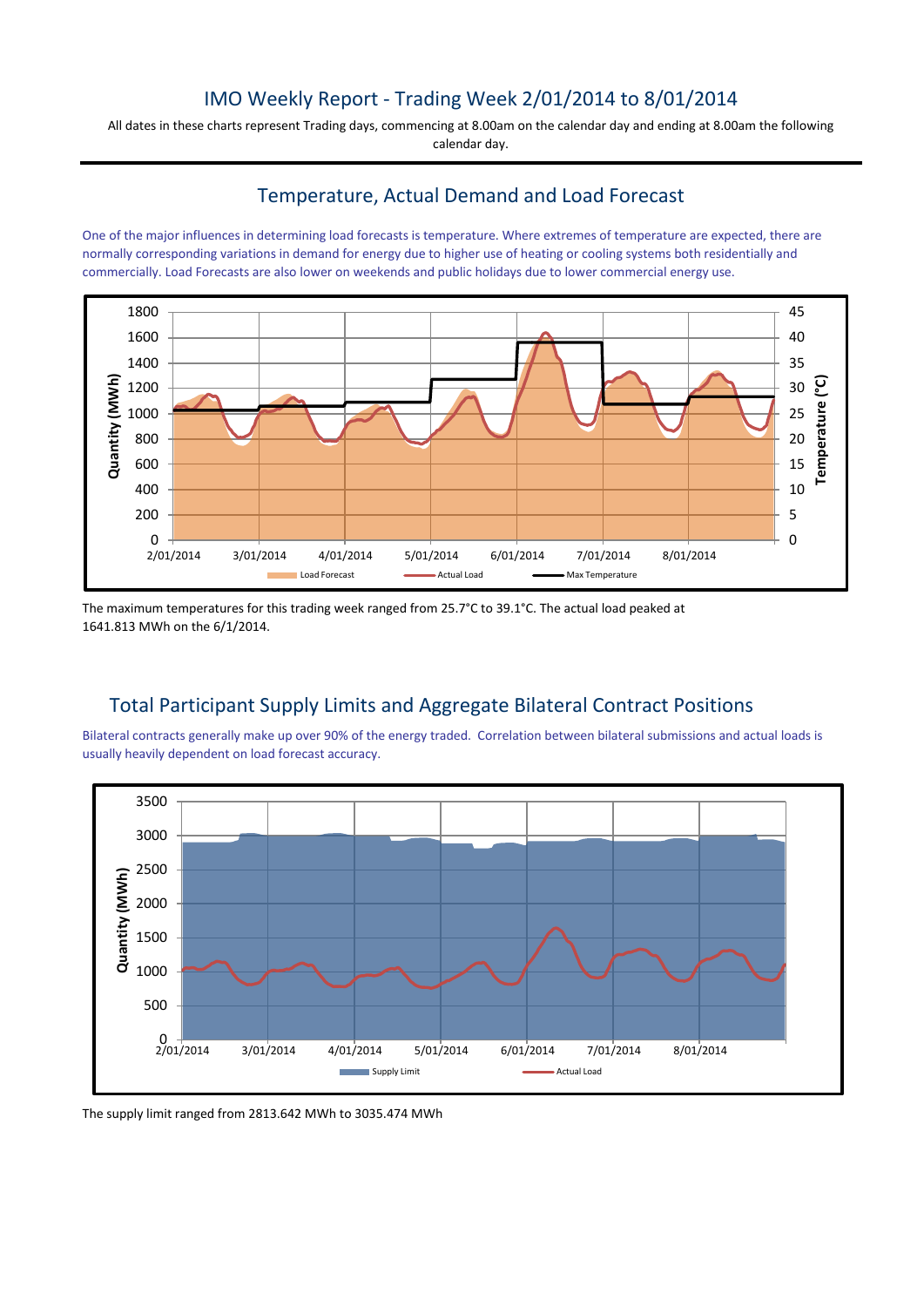#### Net Balancing Market Trades

Bilateral contracts and STEM trading are generally based on the forecast energy requirements of Participants. When the forecast requirements are higher or lower than the actual requirements for a day, this Market energy must be bought and sold in the balancing mechanism. This graph shows the estimated net balancing trades.



The majority of the balancing activity this week occurred within Balancing Demand. The maximum balancing demand for the week reached 131.118 MWh on the 23/4/2014. The maximum balancing supply for the week reached -200.483 MWh on the 21/4/2012.

## Total Traded Energy

This chart represents a comparison between the total net energy that is traded in Bilateral Contracts, the STEM and the balancing mechanism. Balancing Supply represents cases in which the total contract position is greater than the demand and customers must supply energy back to balancing. Balancing Demand represents cases in which the total contract position is less than the demand and customers must purchase energy from balancing.



Total balancing supply equalled -5576.629 MWh whereas total balancing demand equalled 10864.304 MWh. The Total STEM Traded quantity was 11832.81 MWh, with the STEM Clearing Quantity ranging between 13.202 MWh and 73.392 MWh.